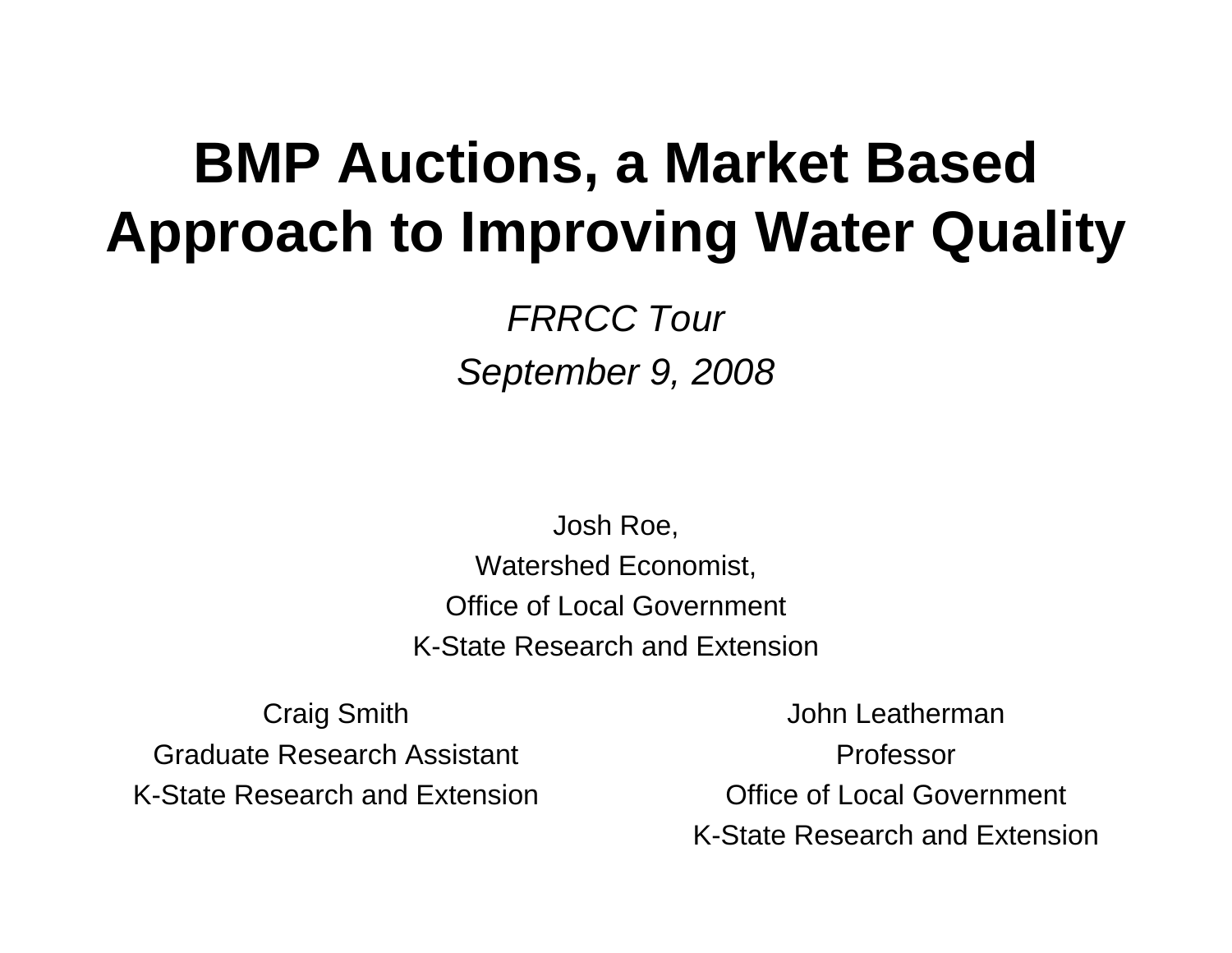### **Issue**

- Adoption of BMPs is critical for restoring/protecting water quality
- Many cost-share & incentive programs in place
- Many producers still choose not to participate and/or adopt BMPs
- Why is this the case?
- How can we increase BMP adoption rates?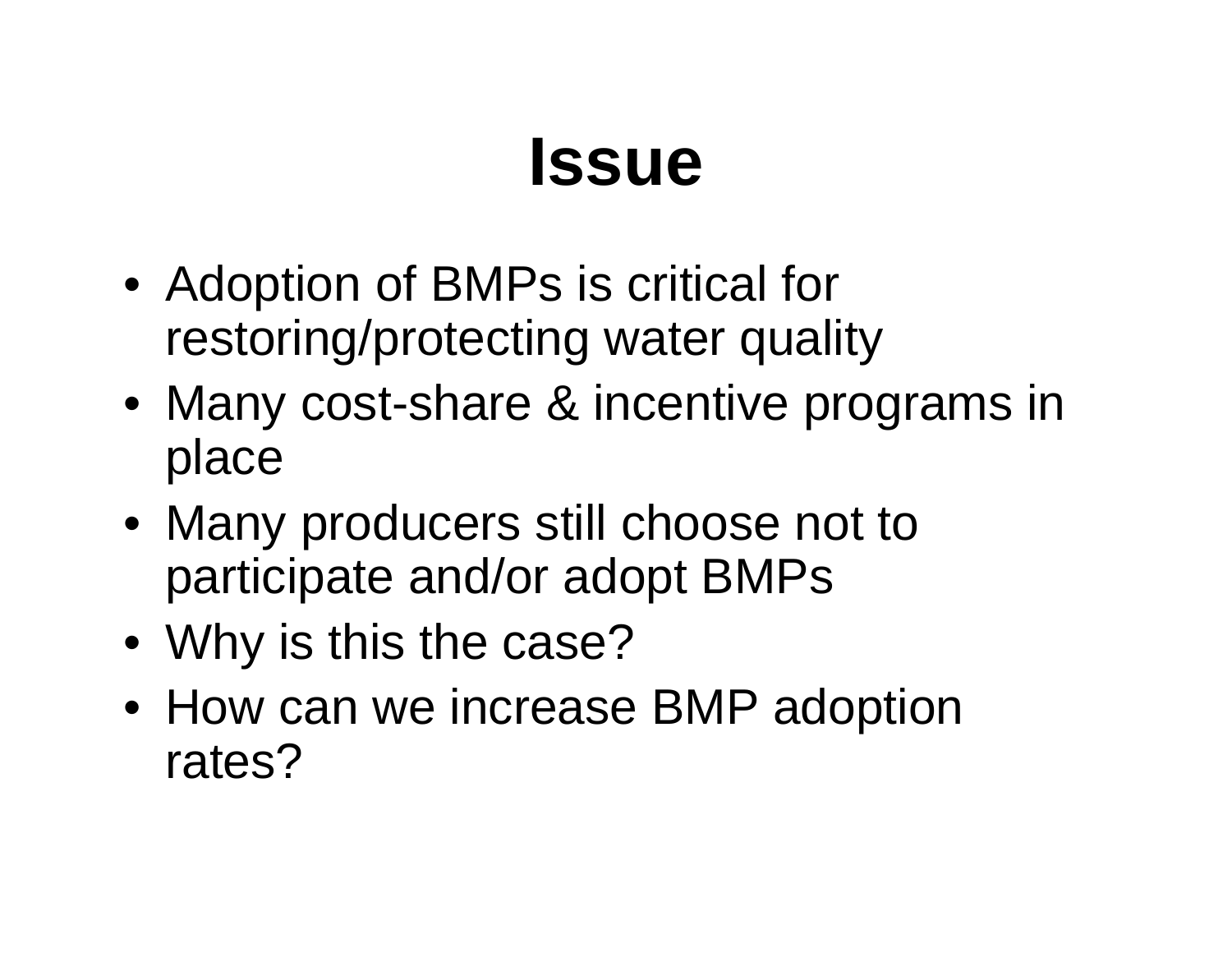## **K-State Study**

- Data from 136 producers from KS and several surrounding states
- Full survey results and discussion:

Journal of Soil and Water Conservation - September/October, 2007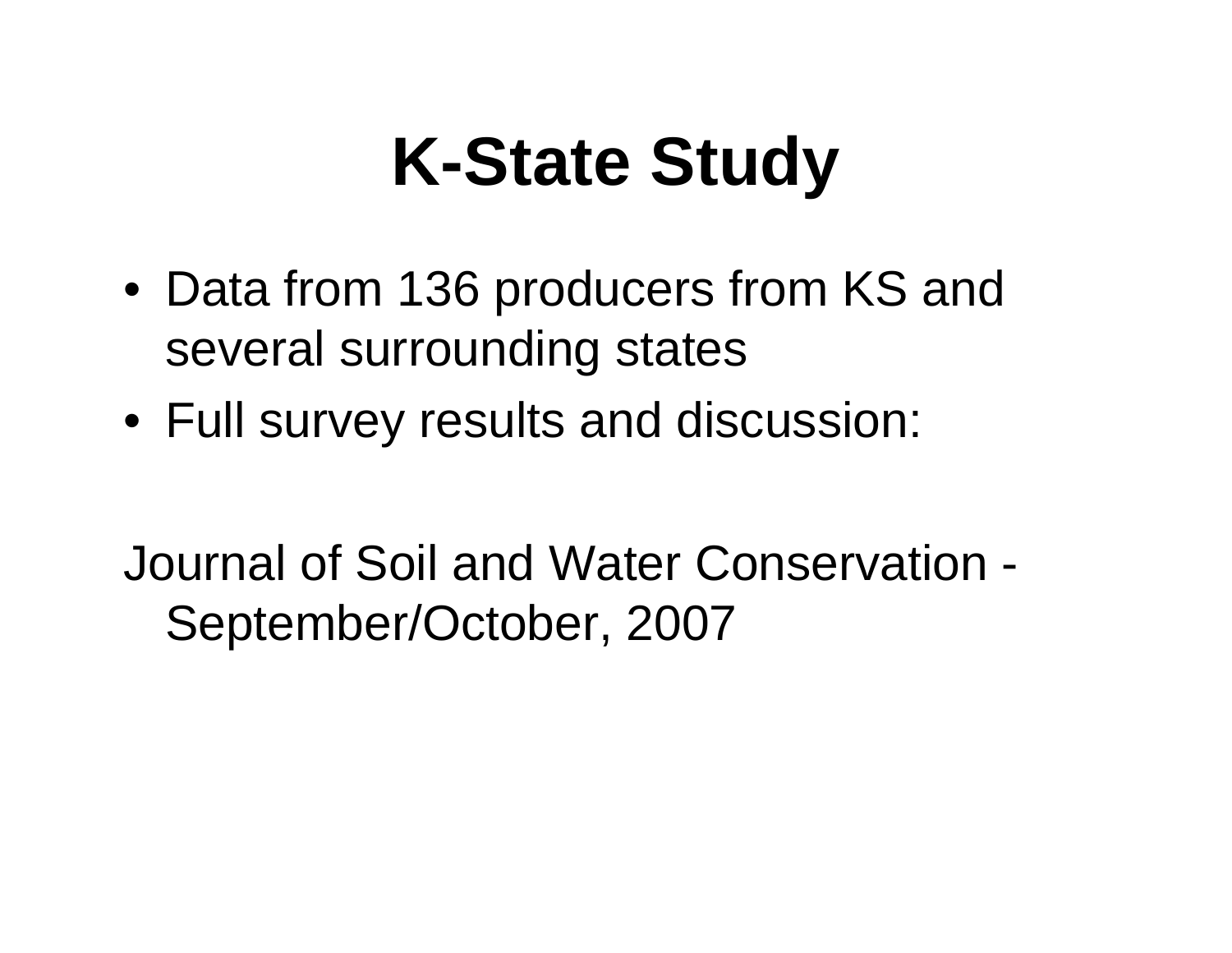#### Why do some producers choose not to participate in conservation programs?

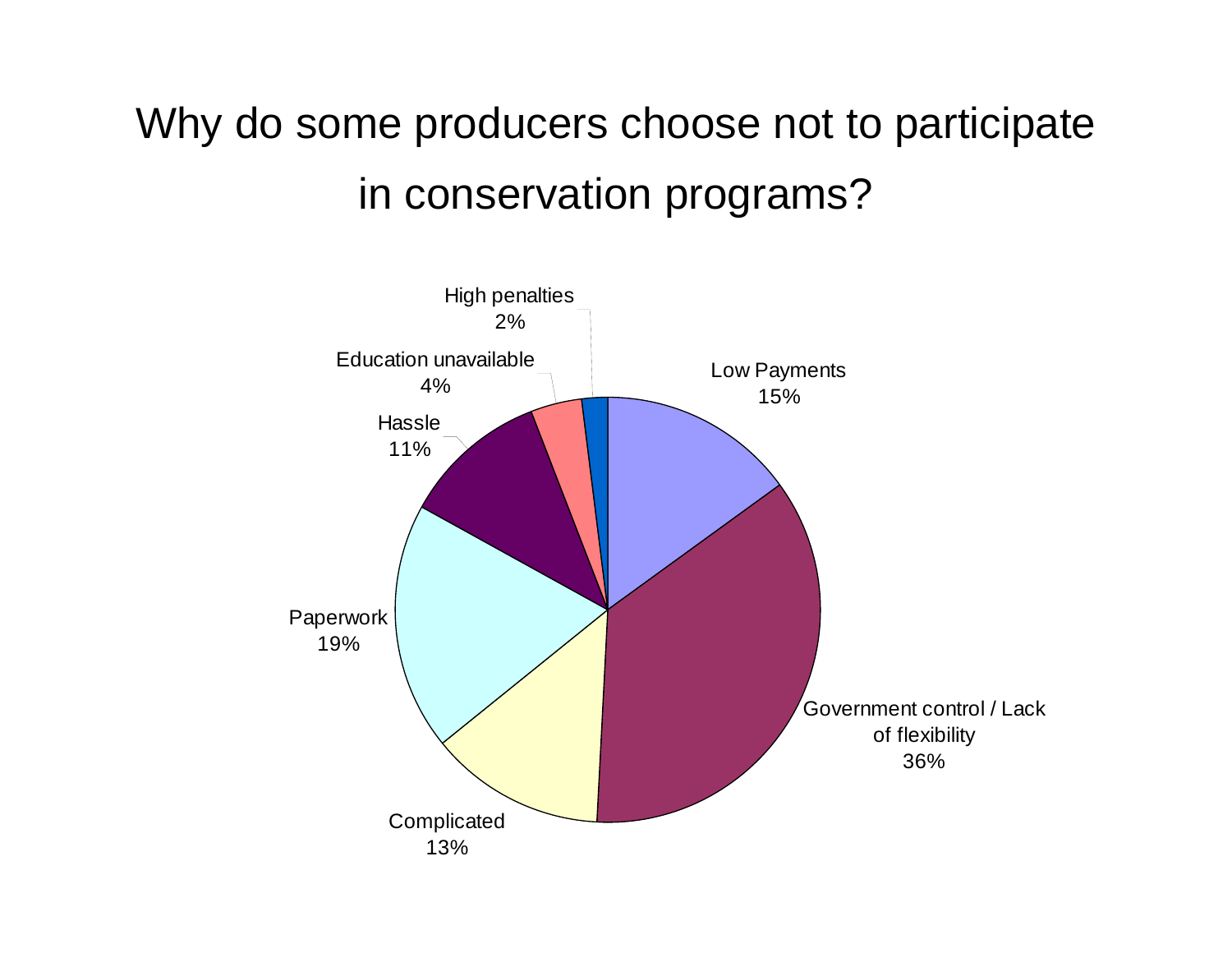# **Summary of Findings**

- Many producers uncomfortable with govt. control over their land-use decisions
	- – Conservation Programs should limit the amount of restrictions placed upon enrollees
	- and the state of the More flexibility
- Increasing payment levels could increase participation, but was not a major factor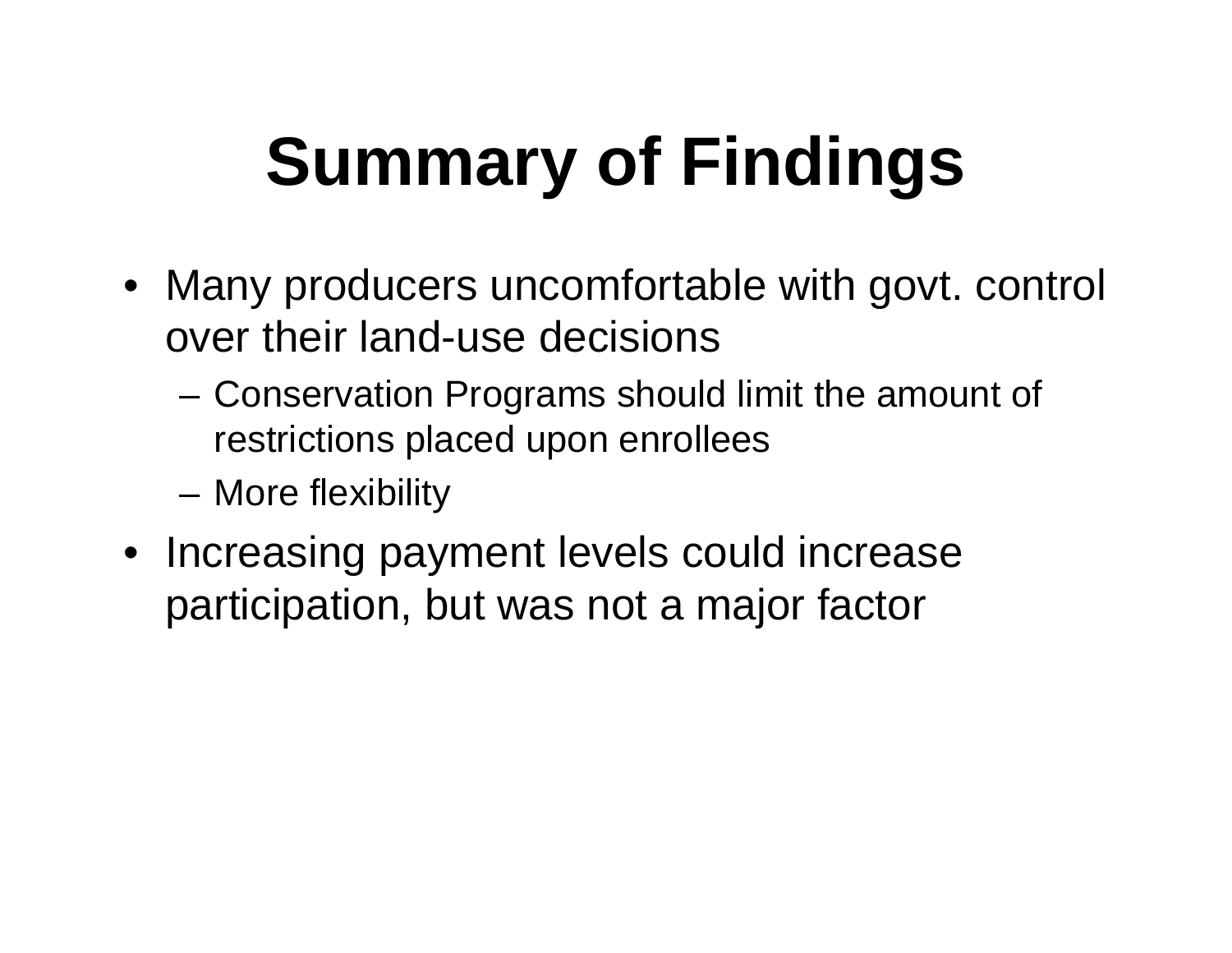## **Market-based Approaches**

- Much interest in market-based approaches
- NRCS Strategic Plan (2005-2010) lists "Market-Based Approaches" as one of three overarching strategies
- Success in Air Quality Trading
- Concepts now being applied to Water Quality Trading
- One hybrid-type approach used in Kansas: BMP Auction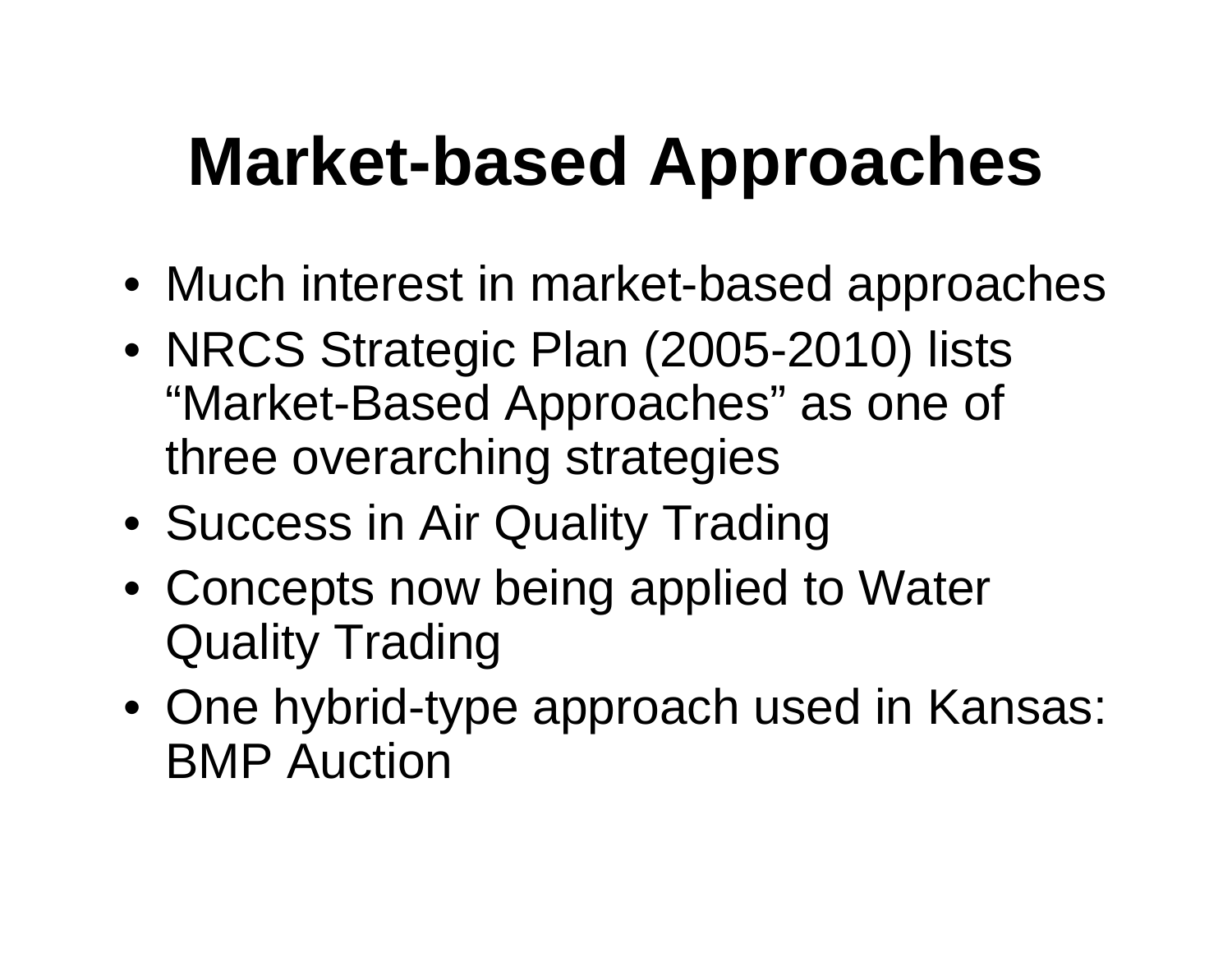#### **Possible Alternative – BMP Auctions**

- Producers submit bids to supply the watershed with WQ improvements
- Bids are ranked by amount of WQ improvements generated per dollar
- Producer who offers WQ improvements at lowest price is contracted with first
- Process repeated until a predetermined point is reached
- BMP auctions identify and purchase the most cost-effective WQ improvements for a specified budget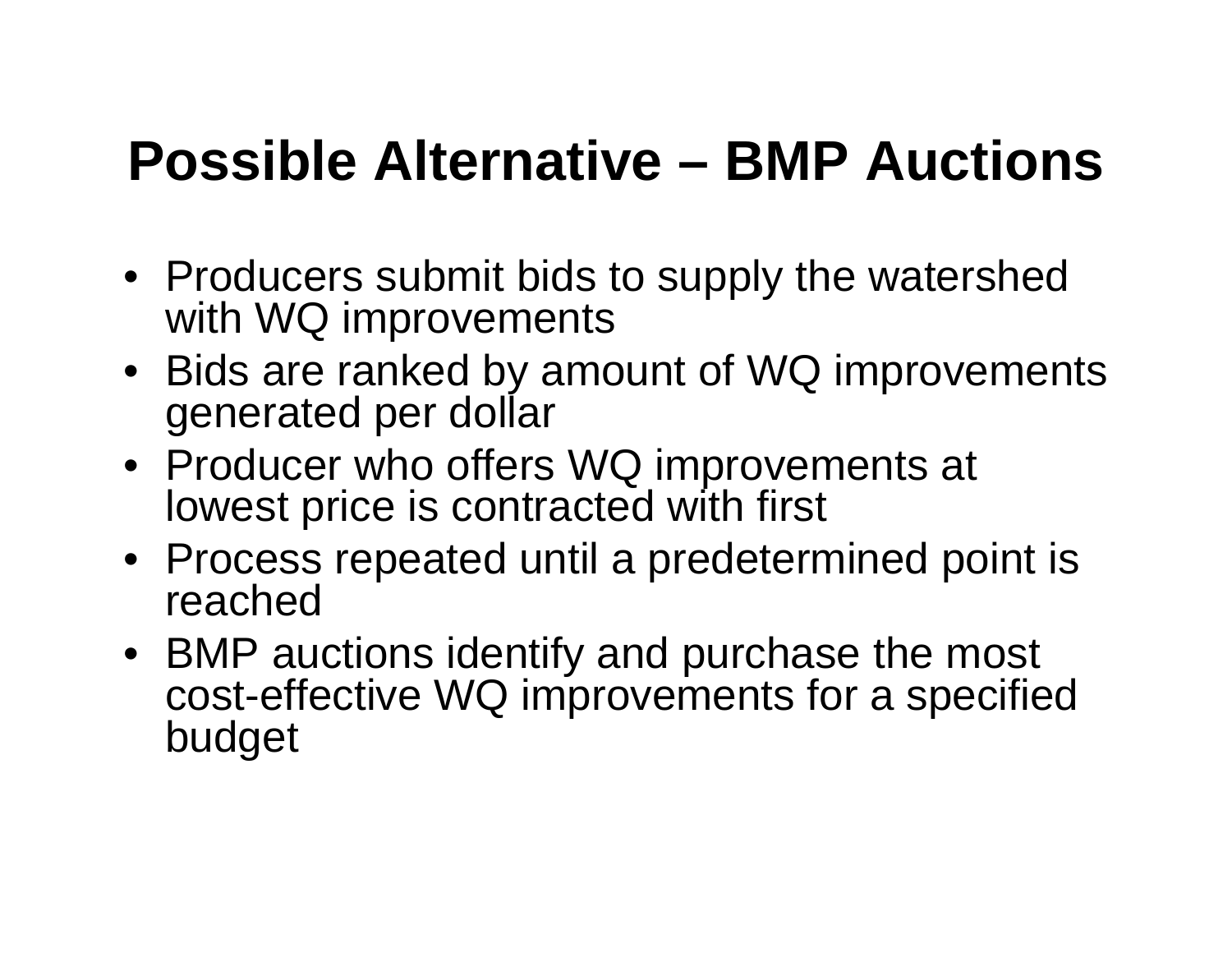## **BMP Auction -** *benefits*

- Several benefits to coupling a BMP Auction with flexible implementation funding:
	- and the state of the Funds can be targeted to highest impact investments and exceed limits of existing programs
	- – Producers offered flexibility of choosing alternative BMPs that work best for their operation and name their price
	- **Links of the Common**  Apply stakeholder input & science to guide change in the watershed
	- and the state of the Provides valuable insights into the incentive levels required to adopt BMPs
		- Guide future policies and investments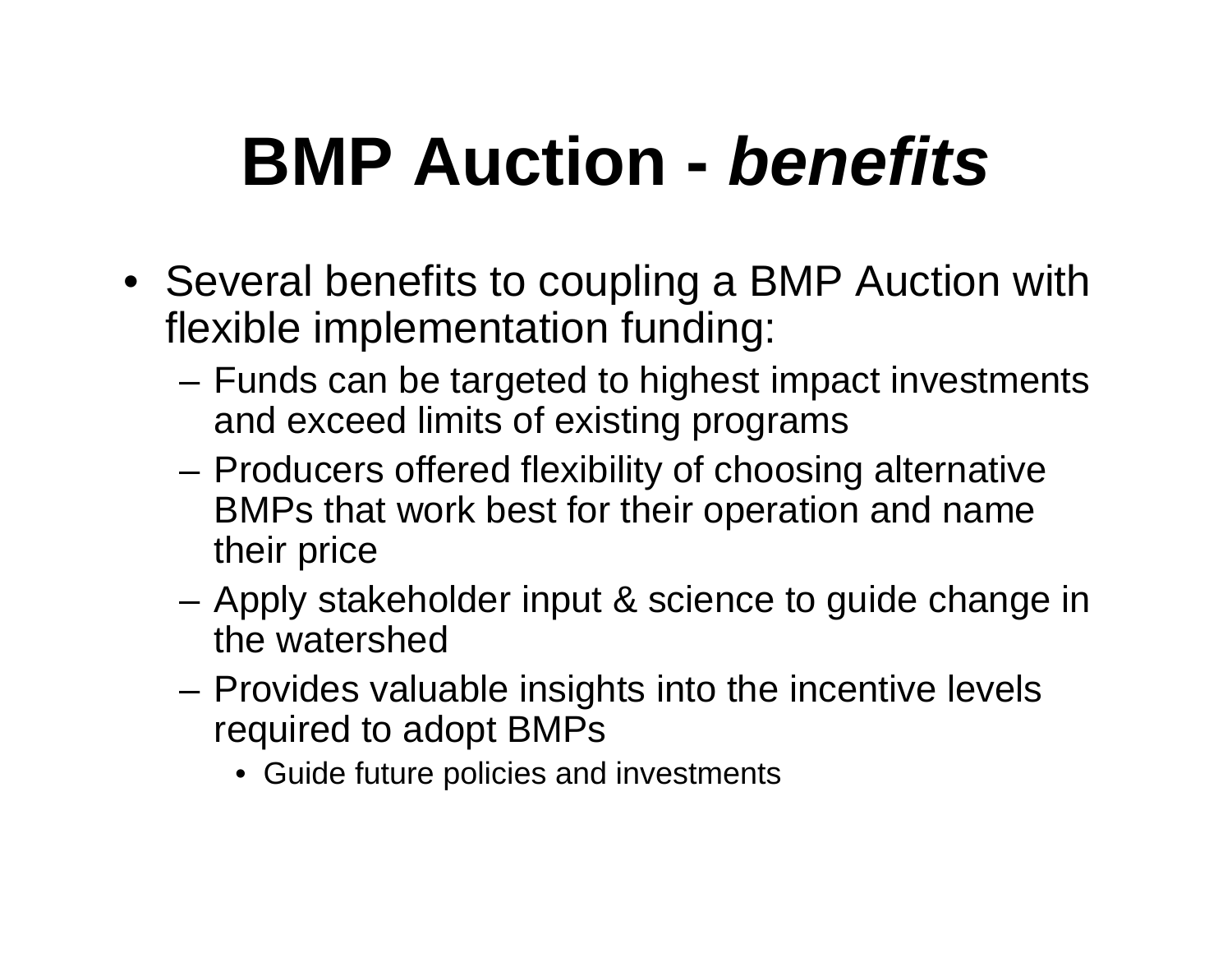## **Kansas BMP Auctions**

- Pomona Auctions:
	- -Round #1 in 2007, 24 bids received for \$19,062 in total
	- -Round #2 in 2008, 21 bids received for \$39,508
- Marais des Cygnes Targeted Watershed Grant – Simultaneous Kansas and Missouri Auctions
- Upper Arkansas, Toronto, Tuttle Creek, Pomona round #3, Eagle Creek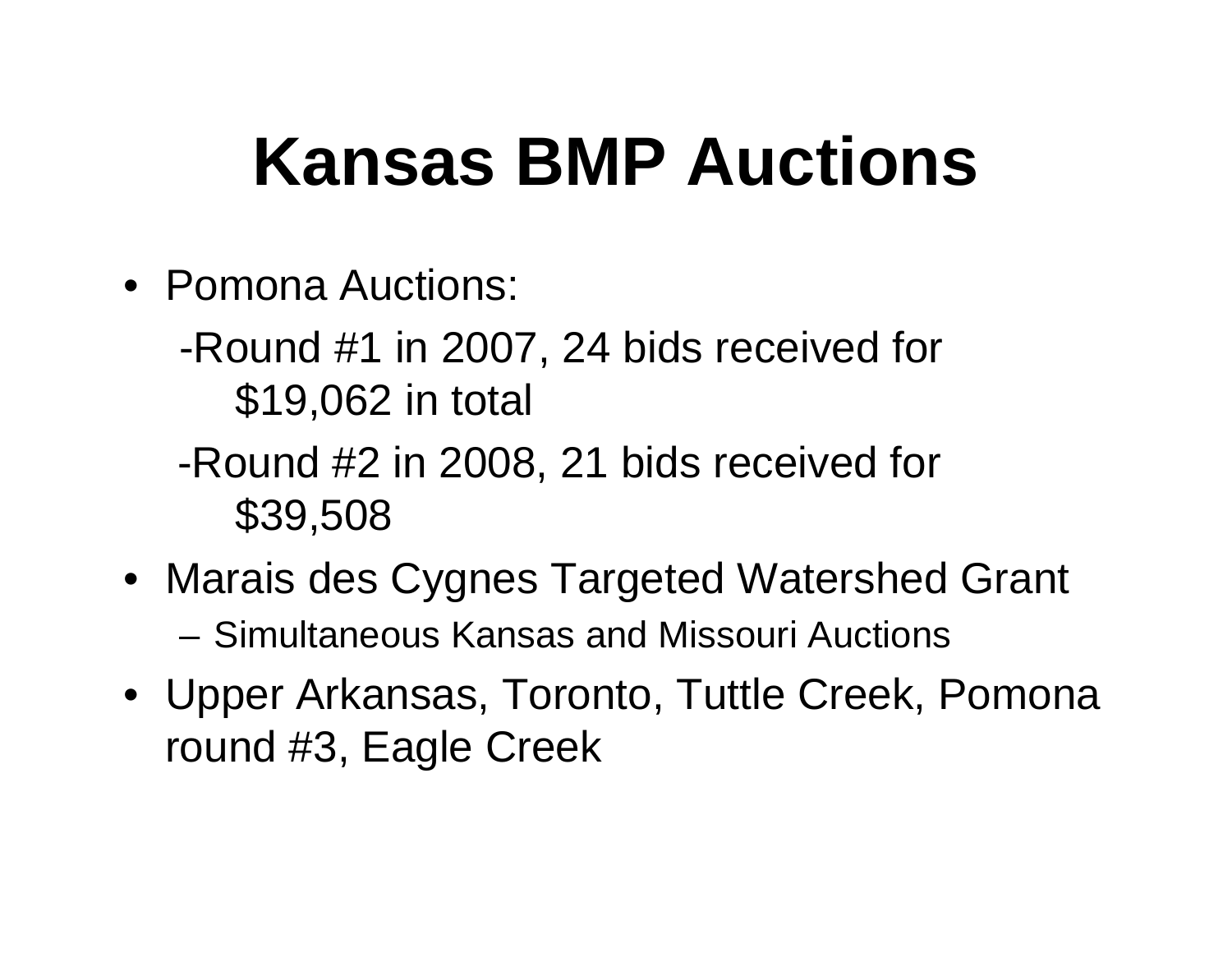## **K-State Watershed Manager**

#### Determining the optimal number of BMPs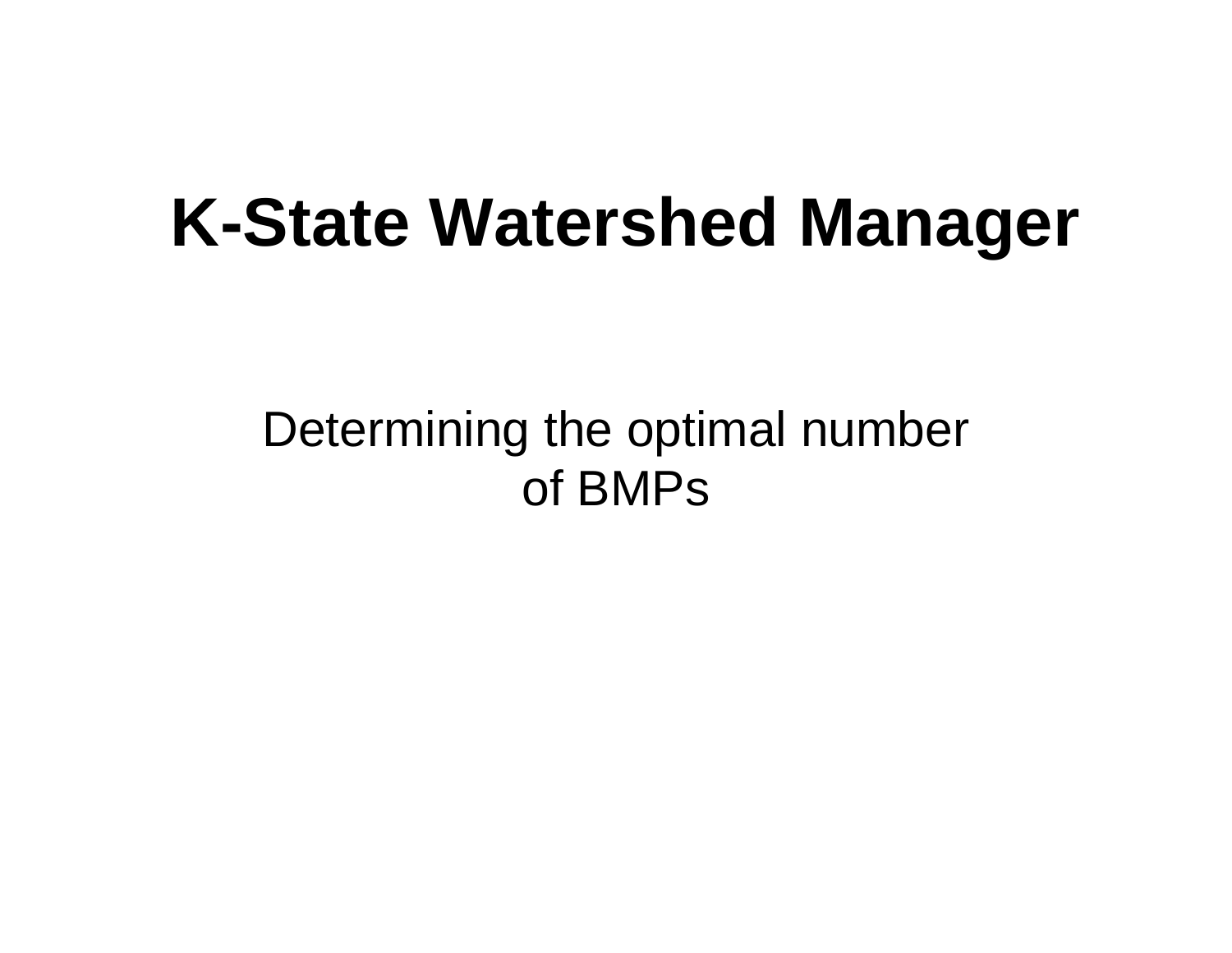### **Watershed Management in the Past**

- 3 main assessment activities took place
	- – Models predicted pollutant loading from various parts of the watershed
	- and the state of the state Identified BMPs that could reduce pollutant loading
	- and the state of Cost estimates may have been given for some of the BMPs
- Information was provided in a disaggregated form – difficult to use for making management decisions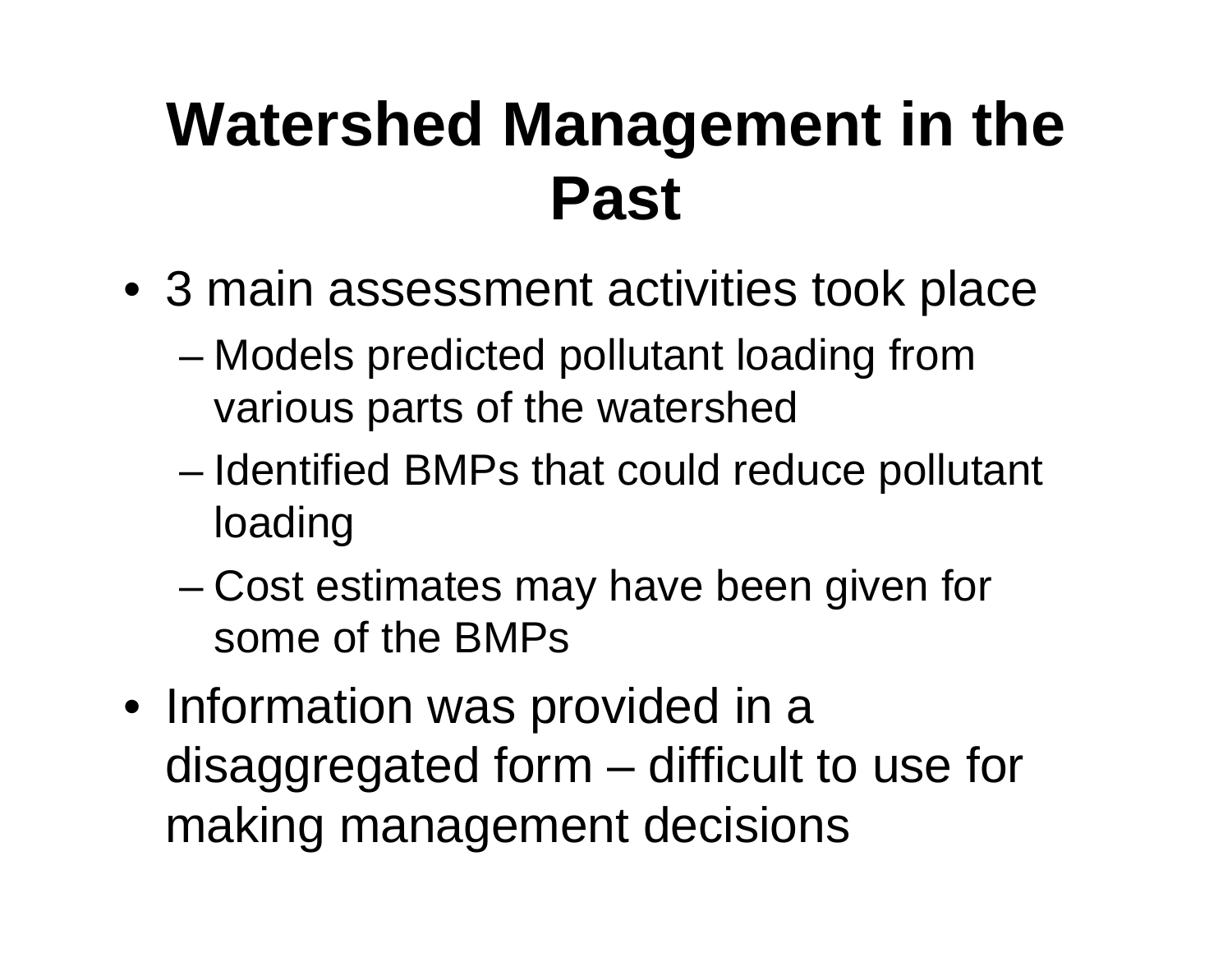## **Watershed Management in the Future**

- 3 assessment activities (modeling, BMPs, and costs) are brought together allowing comprehensive evaluation of alternative management plans
- Evaluate economic & environmental effects of plans
- Evaluate combinations of BMPs
- Optimize plans to achieve the greatest "bang for the buck"
- Calculate annualized and investment costs
- Calculate potential cost-share payments and outof-pocket investment costs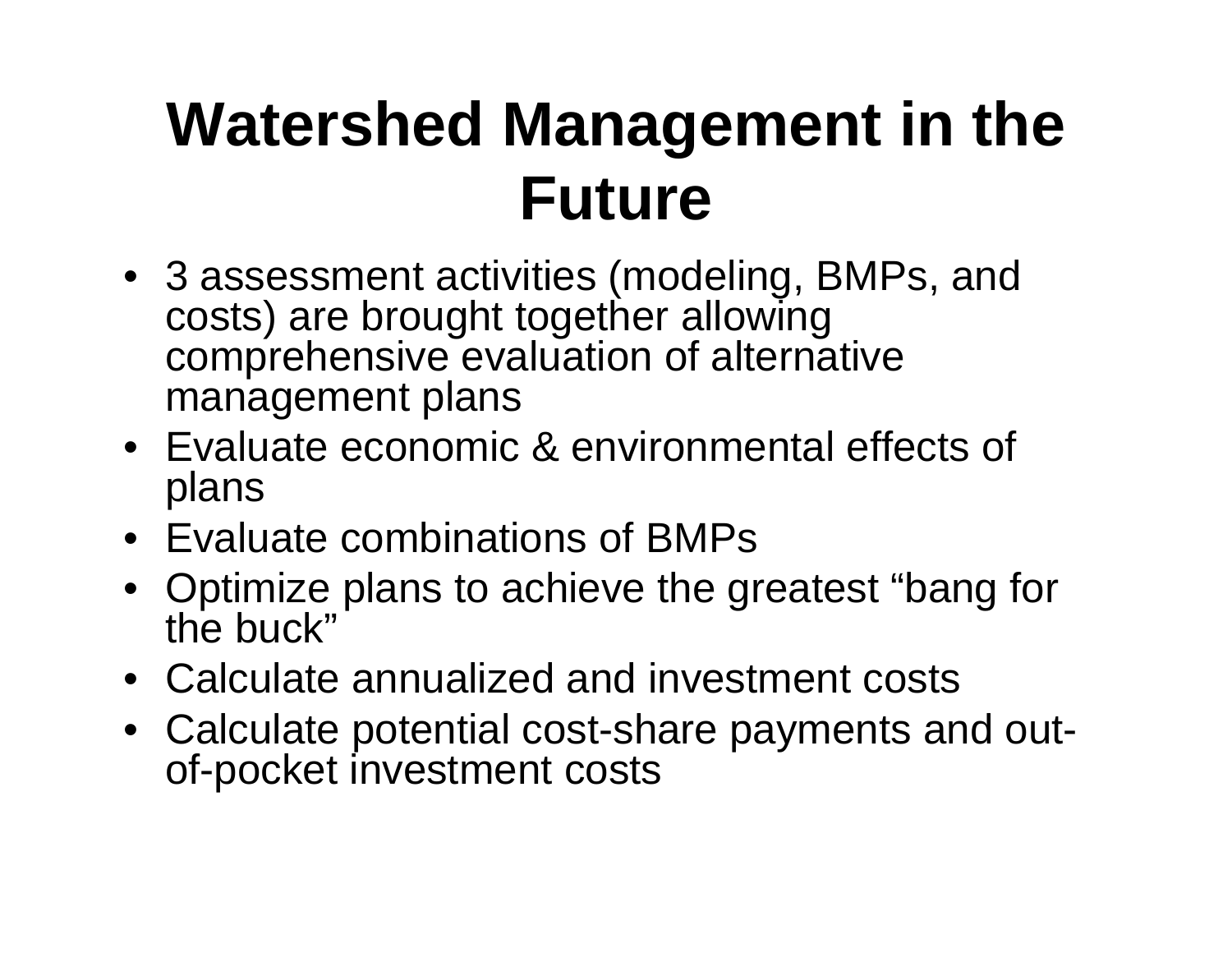## **K-State Watershed Manager**

- Developed to optimize soil and nutrient loss reduction, it can approach the problem in two ways:
- Determine the optimal amount of BMPs to install to reduce a given amount of loss.

OR

• Maximize the amount of soil and nutrient loss reduction given a set budget.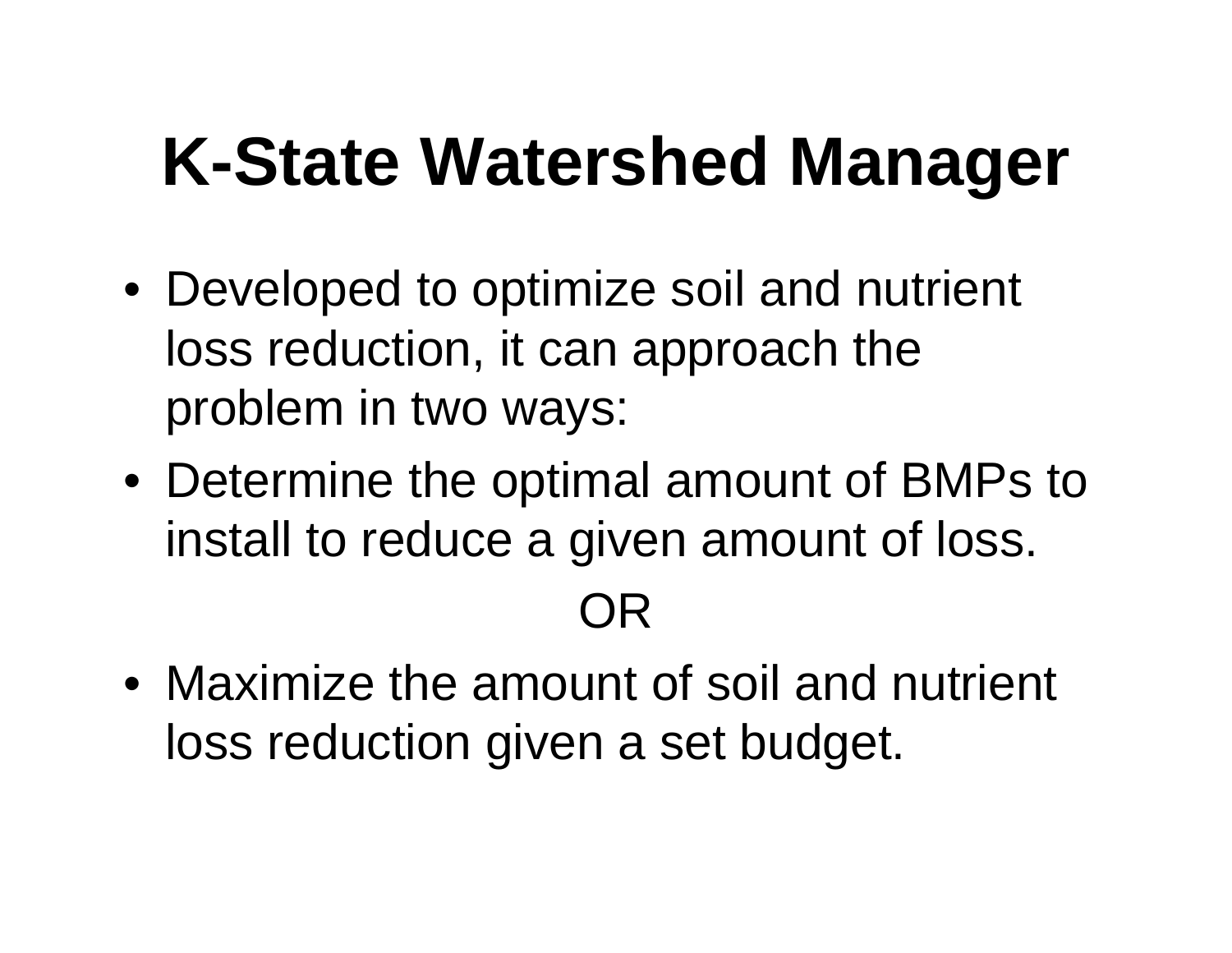

- •User friendly spreadsheet.
- •Does require at least mid-level watershed modeling.
- •Utilizes powerful optimization techniques.